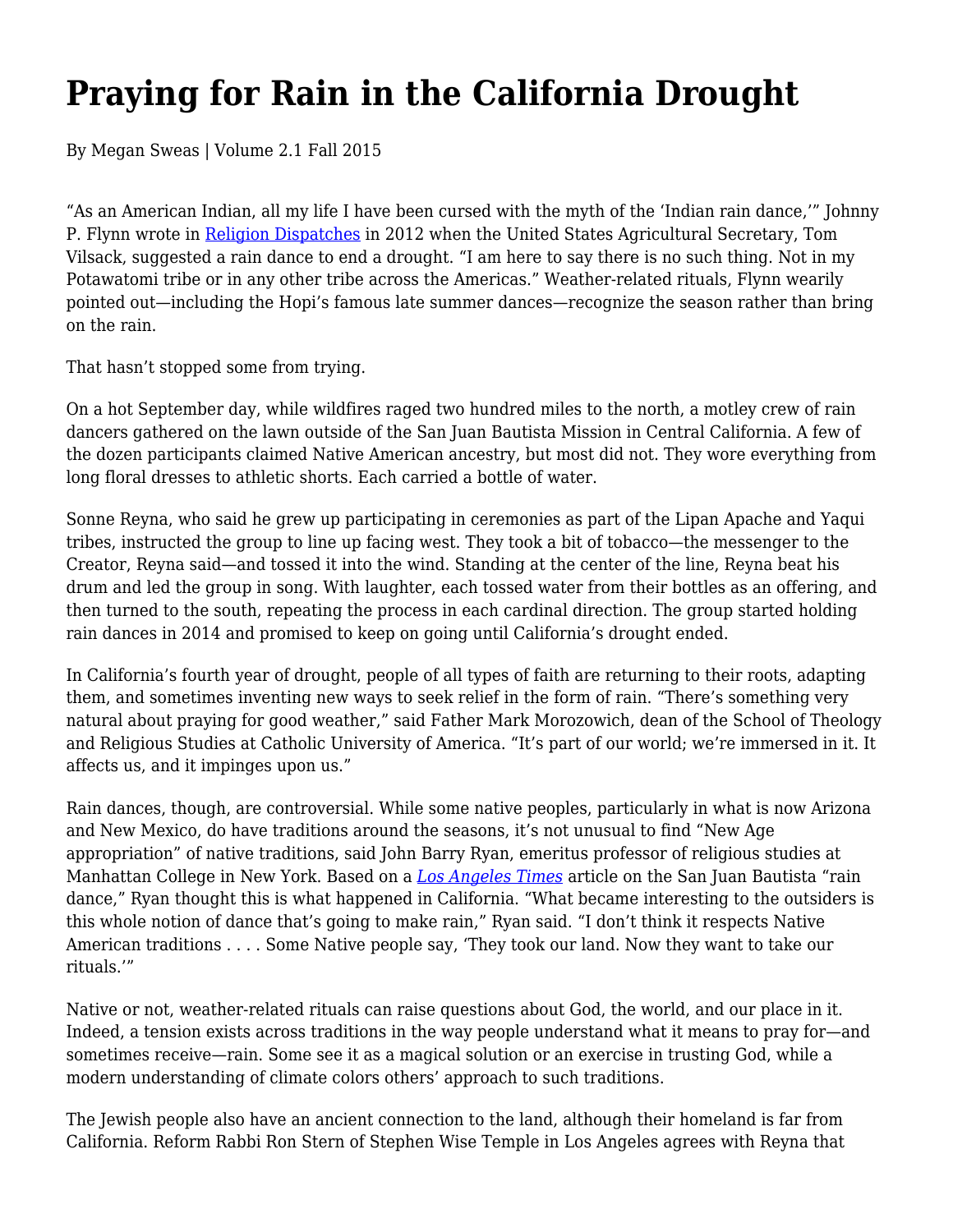Jewish traditions come out of indigenous cultures. "As modern scholarship understands it, [Jewish holidays] are originally days that pagans recognized as holidays associated with the rain fall, and Judaism layered meaning on top of it," Stern said.

Not long after the Jewish New Year and Yom Kippur comes Sukkot, a seven-day holiday commemorating the forty years during which the Jewish people wandered in the desert. It also marks the time of harvest in Israel. The holiday of Shemini Atzeret concludes Sukkot and includes a lengthy, poetic prayer asking God to remember the ancestors and "not keep back water." It concludes with a phrase that is added to the Amidah, the central prayer of Jewish liturgy, every day until Passover in the spring: "You are Adonai, our God, the one who causes the wind to blow and the rain to fall."

This line is optional in the Reform tradition. "The ancient notions of God as kind of a superhuman, supernatural being that maneuvers the world are just not tenable in our day and age," said Stern, who gave a sermon in February 2014 about why modern Jews don't pray for the rain.

Still, if this Jewish tradition fits anywhere outside of Israel, it's California, where a Mediterranean-like climate mirrors that of Israel, with dry, hot summers and mild, wetter winters.

The Talmud lays out a plan if the rains do not come, starting with fasts by the leaders and progressing to fasts by the community. The process is optional after the fall of the temple in Jerusalem. A few Oakland rabbis, including Rabbi Mark Bloom of the Conservative Temple Beth Abraham, decided to give fasting a try anyway, in January 2014.

Bloom understands his Reform peers' objections—that they don't want people thinking it's magic—but "Sometimes you just have to let it go and realize . . . not everything is in our control," he said. "In the end, it can't hurt, right?"

After his fast, it poured rain, Bloom said.

His congregation was energized by the experience. "The mystically oriented people like that we're actually confronting prayer head on and trying to talk openly about our relationship with God. Rationalists like it also because it talks about resources, the environment and helps us concentrate on that," Bloom said.

The Talmud says that, once it rains, the fast should end. Last winter, a group of youth skipped over the rabbis and fasted by themselves. December was rainy, but it didn't continue. In 2015, Bloom said, the congregation plans to adapt the ancient rules and continue its fasts throughout the rainy season.

The Islamic Society of Orange County also tied fasting and prayer into their overall response to the drought, promoting a "green" Ramadan this year. "I told the people, ask God for rain, pray for it, but don't waste water," said Muzammil Siddiqi, the center's religious director.

Siddiqi led 20,000 Muslims in prayers for Eid al-Fitr, the end of Ramadan, at the Anaheim Convention Center. After the gathered faithful bowed and prostrated themselves before God, Siddiqi stood up, raised his hands to heaven and prayed out loud for rain. He summed up the lengthy prayer in a few words: "Allah, give us the rain, give us the water, good rain, beneficial rain, plenty of rain, the rain that will bring benefit to us, and will not bring any harm to us."

The tradition comes from the Hadith, or sayings of the Prophet. During the Prophet Muhammad's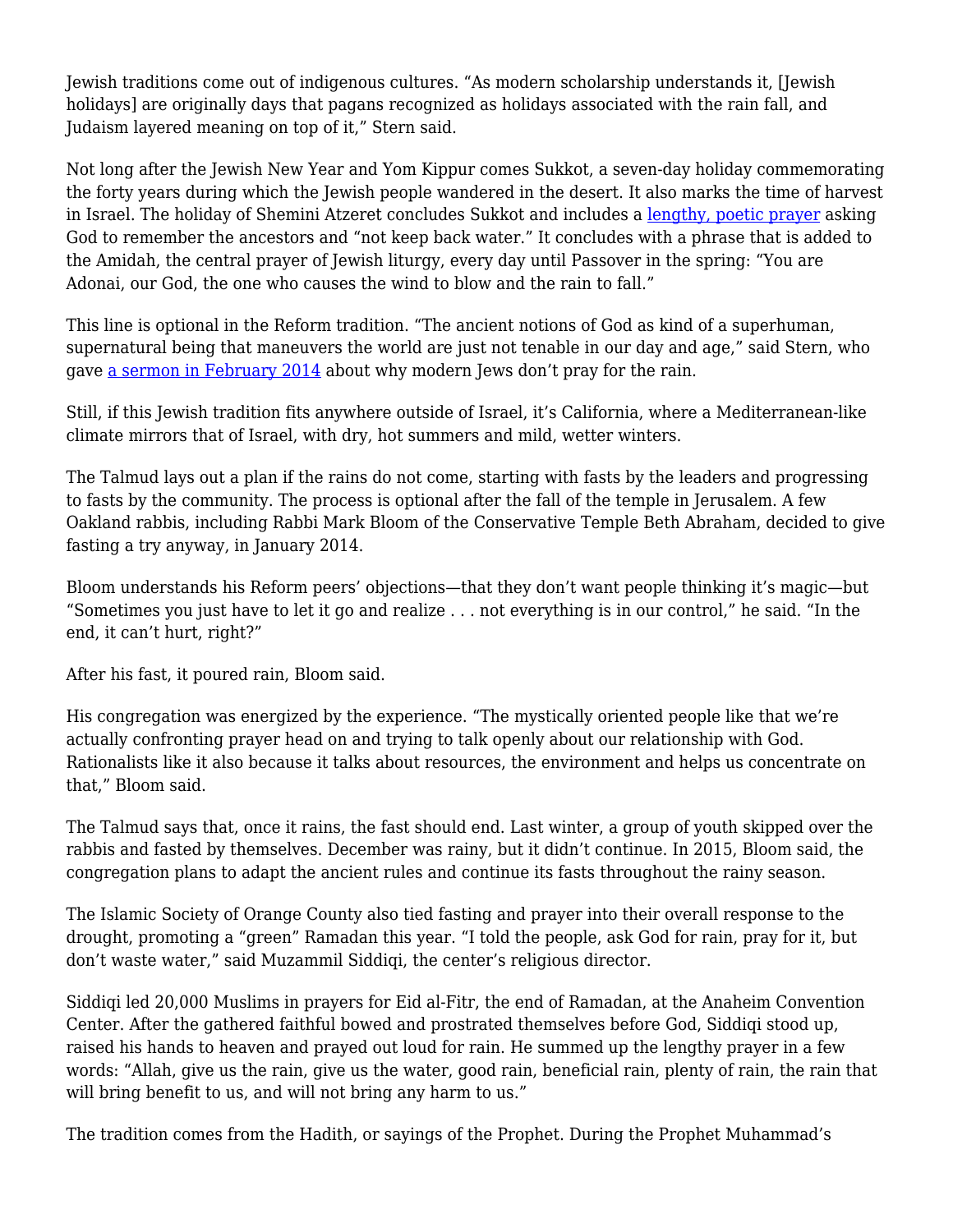Friday sermon, somebody told him that people and their animals were suffering and dying from the lack of water. He asked the Prophet to pray for rain. The sky did not have even a speck of clouds, but after the Prophet prayed, clouds immediately appeared and it started to rain, the story goes.

As it did for rabbis, it poured for the Muslims, following the Eid prayers, setting records for July, when rain is typically nonexistent in Southern California.

Imam Mohammed Zafarullah of the Ahmadiyya mosque in Chino Hills, east of Los Angeles, saw the same storm system as a result of his mosque's interfaith prayer event a few weeks earlier. An extension of their long-standing interfaith relationships, the mosque invited Catholic, Buddhist, Hindu, Sikh, Mormon and Christian Scientists to perform and explain their rain prayers with them.

But when it didn't rain right away after that service, members questioned what it meant. Zafarullah counseled humility. Muslims prostate themselves in prayer, he explained, because "you are making yourself so humble to God: 'We are nothing and, O God, you are everything.'"

Siddiqi agrees. "Our understanding is that God is in control of the whole world. We should always turn to God," he said. "Whatever happens, it happens by his own wisdom, his own power and his own will. Sometimes we understand, sometimes we don't understand."

But if God brings rain, did God also bring the drought?

Brian Malison, a pastor at Christ Lutheran Church in Visalia, California, simply isn't sure. "I don't know anyone who can really truly answer that question," he said.

His church is in the Central Valley, an agricultural area dependent on snow pack from the Sierras and groundwater from wells. In two weeks this summer, fourteen wells ran dry in Tulare County. One of his member spent \$40,000 to drill a 300-foot well. Some have talked about moving to the city water grid for relief.

People may not voice their uncertainty in religious language, but the subtext is "Where's God in the midst of all of this?" Malison said.

For Stern, that's not a concern; the weather is the weather. Bloom, on the other hand, emphasizes our insignificant place in a huge universe. Like Zafarullah, he counsels humility.

Still another approach, grounded in biblical texts, is to explain the lack of water as a consequence of sin. "If you faithfully obey the commands I am giving you today—to love the Lord your God and to serve him with all your heart and with all your soul—then I will send rain on your land in its season," reads Deuteronomy 11:13–14.

The Fountain of Love Christian Center in Pomona, California turned to this text in their prayers for the rain. "We remind him of his word," Pastor Jarron O'Neal explained. "We go to scriptures and say, 'Father you promised that if we repented of our sins, turned from our wicked ways, humbled ourselves and prayed, you would heal our land.'"

The passage from Deuteronomy is also in the Jewish liturgy, but it has been removed from the readings in the Reform tradition, Stern noted. Nevertheless, despite his skepticism about praying for rain, there is a sense in which he agrees with the biblical account.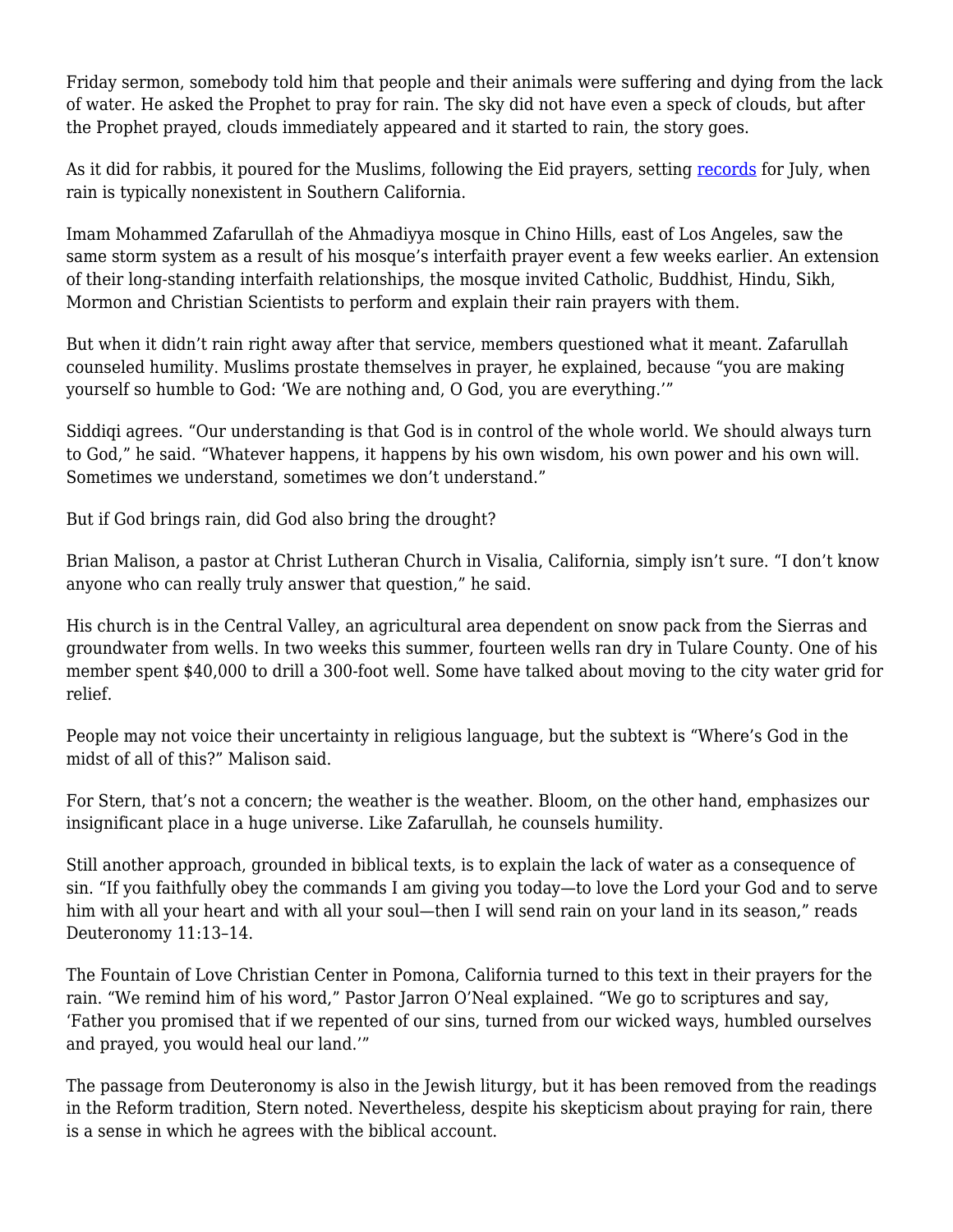"Human behavior has resulted in a failure of the rains now," Stern said. **"**The Bible didn't know it in terms of global climate change; but . . . now we realize we actually can affect the climate through our behavior."

The Catholic Church has long been vocal on the consequences of climate change. Pope Francis elevated the issue as a priority with his encyclical *Laudato Si': On Care for Our Common Home*, which agrees with the scientific consensus that human activity affects the climate.

In 2014, Bishop Jaime Soto of Sacramento, on behalf of the California Catholic Conference, released a set of sample prayers for rain to end the drought. Although all the prayers acknowledge human need, some also include notes of wonder and confidence:

*We realize now, looking up into the clear, blue sky, what a marvel even the least drop of rain really is. . . . Look to our dry hills and fields, dear God, and bless them with the living blessing of soft rain.*

In presenting the prayers, the California bishops drew from *The Compendium of the Social Doctrine of the Church*, a document of the Pontifical Council on Justice and Peace, to explain their perspective. Water is a gift from God, the document affirms, and a resource we are morally obligated to protect and share with all people, especially those who are poor. The Catholic approach balances "our dependence on the Creator" with our call "to be good stewards," Soto said when he released the prayers.

Prayer reinforces stewardship, said Sister Anna Keim. At Ramona Convent Secondary School in Alhambra, California, just outside Los Angeles, Keim teaches water conservation to her freshman students. On World Water Day on March 19, the students gather to pray about water.

"Our language that we use is that our sister water should not be bought or sold . . . . It's a gift from God for everyone," Keim said. Cultivating gratitude for God's gift helps motivate action, she added. "As far as uniting Christian communities and also people of others faiths, it's great to have that spiritual component."

But prayers around weather also can be egocentric, as Malison noted. We ask for a sunny day for a wedding or church picnic, for example. "It's sometimes a little capricious of us to think that God is sending us rain or sunshine in such a way as to be responsive to [our] prayers," he said. "Plus," he added, "I don't know what we'd do if God all of a sudden said, 'OK, fine. I'm going to send you four feet of water continually for the next thirty days.'"

This fear—of a strong El Niño winter bringing too much rain to California—contributes to his congregation's uncertainty. Although another year of drought would devastate the Central Valley, flooding also could hurt farmlands, washing away nutrient-rich topsoil. The last strong El Niño, in 1997, caused 17 deaths and more than half a billion dollars in damage in California.

A day after the first rain dance of the fall 2015 season in San Juan Bautista, it poured—but not over the dry fields of Central California or the burning valleys of Northern California. The remnants of a tropical storm dumped 2.39 inches of water on downtown Los Angeles in a month when the city typically receives 0.24 inches of rain.